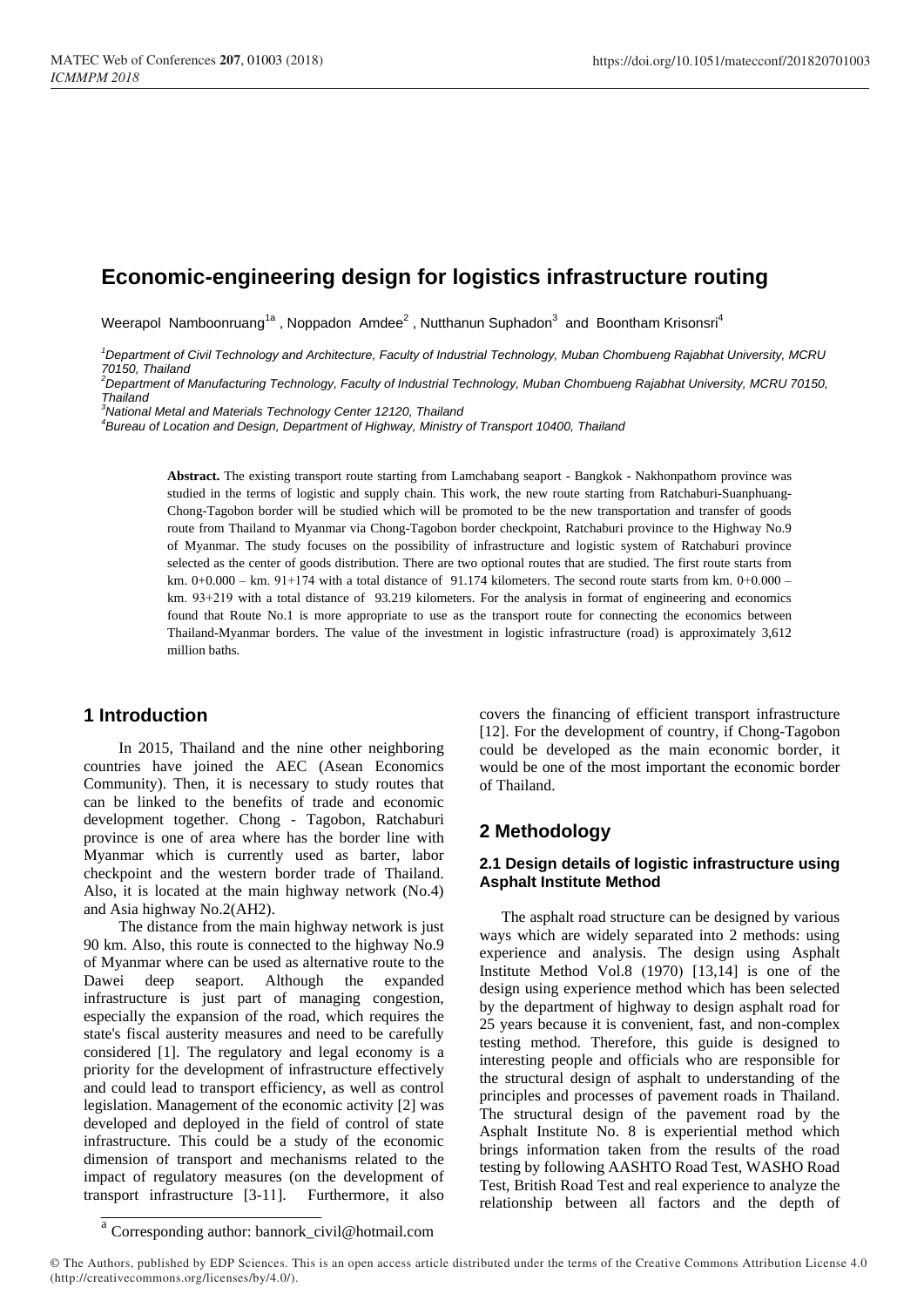pavement. Materials in pavement layer following this relationship will be asphalt material called the Full-Depth Asphalt Thickness  $(T_A)$ .

However, the cost of Full-Depth Asphalt Pavement is high and cannot be replaced by any local materials. Then, the Asphalt institute has set the constant parameter called the substitution ratio to convert the depth of asphalt to the depth of the replaced material which allows designer can select other cheaper local materials and design the pavement structure as multilayers. According to the study found that the compressive force in the pavement structure relates to the depth as shown in Fig.1. It clearly shows that the compressive force shows the maximum value at the area of the road surface and decreases with increasing the depth. Therefore, to reduce the construction cost, it is often designed using the best quality materials close to the road surface area and inferior quality materials used in deeper layers.



**Figure 1.** Show the vertical force distribution from vehicle weight at different depths[15].

### **2.2 Element of design**

The primary information used to design of the asphalt road construction following the Asphalt Institute method No.8 are the traffic volume and the load bearing of the soil foundation which are measured in terms of the design Traffic Number (DTN) and CBR, Plate Bearing k-value or R-value, respectively. Details of these values will be explained in Chapter 2.3, 2.4 and 2.5. In addition, the ratio of the strength of materials used in each layer (Substitution Ratios) is another important factor that is used to convert the thickness of full depth asphalt pavement road as a multi structure layer by substitution ratios.

## **2.3 Traffic volume**

Traffic volume used to design following the asphalt institute No.8 is used in the term of design traffic number (DTN) which is the average number of trips per day, the number of vehicles with axle weight standards equivalent to 18,000 pounds which are converted from different car types and axle weights expected to use in traffic lane in all designed duration. To evaluate the DTN value is dependent on various variables such as duration, number of the heavy trucks and the increasing rate of number of heavy trucks etc.

#### **2.4 The strength of the soil foundation**

 The design of pavement by the Asphalt Institute No.8. [16,17] presents that factors related to the strength of the soil are shown in the form of CBR, Plate Bearing K-value, or R value. However, comparison to all factors, CBR is the most widely used because it is fast and convenient method. Then the department of highway has selected the percentage of CBR method to design the pavement structure following Asphalt Institute No.8. [16,17]. In addition, this work will explain [only](https://dict.longdo.com/search/thoroughly) the CBR testing method.

#### **2.5 Design of asphalt thickness**

 As mentioned earlier, the designed thickness is the Full Depth Asphalt Thickness  $(T_A)$  and then converted to the multi-layer thickness. This thickness design according to the Asphalt Institute No. 8 can be easily calculated which there are only two important parameters related such as DTN and the strength of the soil. Full Depth Asphalt Thickness  $(T_A)$  can be obtained by using basic equations developed from experiments or Monograph generated from the above equation. The basic equations used in the design are comprised of three equations as shown in equation (1)-(3). It is dependent on the designer that what information they have. For example, if selects the strength of soil foundation in term of percentage of CBR, equation 1 will be chosen. If there is R-value, equation (2) or (3) can be selected depending on DTN value and so on.

$$
T_A = \frac{9.19 + 3.97 \log DTN}{(CBR)^{0.4}}
$$
 (1)

$$
T_A = 6.37 + 2.75 \log DTN - 0.0893 DTN^{0.119} (R - 12)
$$
 (2)

 $T_A = 6.37 + 2.75 \text{ log DTN} - 0.117 \text{ DTN}^{0.0279}$  (R - 12) (3)

When:  $T_A$  = Thickness of asphalt layer

#### **2.6 Research Tools**

The analysis and engineering design are following by standards of ASTM, ASSHTO, Asphalt Institute Method, the Department of Highways, Ministry of Transport and geographic information systems and engineering information. The data are collected from engineering property testing as well as the use of geographic information systems for engineering design and analysis. In this study, results are analyzed using data from engineering testing and geographic information systems. An engineering design for the infrastructure and the laboratory tests are processing by the computer as a tool for analysis, including statistics related to the test such as Mean values and a percentage and so on.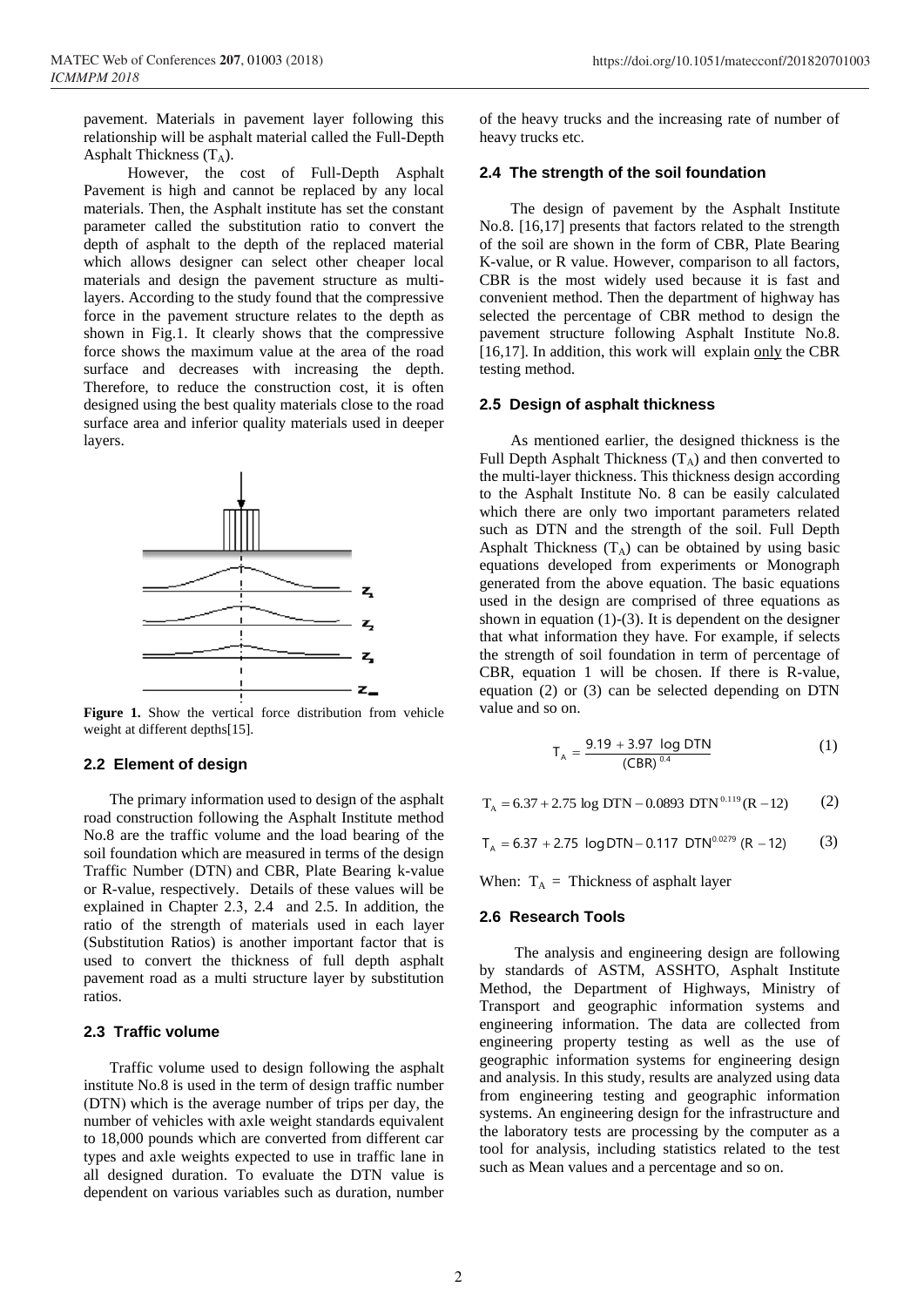## **3 Results and Discussions**

## **3.1 Topographic and Route Survey**

Survey work and the design of road construction starting from Ratchaburi province to the border of Thailand and Myanmar is the construction project promoted for the border business. The beginning point starts at the conjunction of the highway No.4 at km.102+713 through Ratchaburi capital district, Chombuang district and to meet the border of Thailand - Myanmar at Suan-Phung district. The total distance is approximately 90 km. Due to the initial design, data are only imported form Geographic Information Systems Engineering which comprised of the satellite images and contour line as shown in Figure 2 and 3.



**Figure 2.** Map of the project line



**Figure 3.** Show the satellite geographic image and contour line to apply for the project design

## **3.2 Traffic volume survey**

By counting the traffic volume of the department of highway in 2015 on the Highway No. 3208, mine is the road that overlaps with the studied route project. Then, a total of three points are inspected. First point is at km.3+000 which has the ADT value of 12, 422 vehicles per day. For second point (km.  $19+714$ ) and third point (km.  $51+823$ ), the ADT values are 6,755 and 5,893 vehicles per day, respectively.

## **3.3 Detail of intersection design**

Typically, the type of intersections in different places often varies according to the amount of traffic, the direction of turns, and the complexity of the traffic flow. For example, Intersections, where have the traffic volume on the secondary road less than 500 vehicles per day, it would take

the typical intersections which is often used to a general link. If inter section has a traffic volume of more than 1,000 vehicles per day, it would be considerably managed the channelization at the conjunction and the traffic light would be considerably used in case a traffic volume of more than 1,500 vehicles per day or other emergency case, for example, the statistics of accidents occurring at intersections that are relatively high and so on. Therefore, the design of intersections at the same level will consider as a type of traffic lights and no traffic lights. Consideration of the various elements mentioned above will refer to the provisions of the HCM (TRB) as the first priority and the design of shape of the geometry will follow the standards of the Department of Rural Roads together with the standard by AASHTO-A policy on Geometric Design of Highway and Streets, 2004 [15] and the visible safety range in other cases can be designed by following to the same standard.

## **3.4 Analysis of route selection feasibility**

 The study will start by selecting the most appropriate route. The study will be based on two main factors for instance economics and engineering. In figure 4, there are 2 routes which are compared. In selecting the appropriate route, the data of section 3 of route alternative No.1 and the section 2 of route alternative No.2 are compared since they are difference between the two alternatives.

Table 1 shows the comparison of alternative route No.1(km.0+0.000 – km.91+174). and No.2 (km.0+0.000 – km.93+219). It is found that the first alternative's distance is shorter than the second alternative route about 2.04 kilometers and it is considered that it shows a better geometry because it has less curve which is more convenient and safer for the driver. However, by measuring from both routes have nearly an equal number of vertical curves, the second alternative route has a greater slope and it cuts through the water with a longer distance. It is measured that the total bridge length is 360 meters and the route is more winding and steep. Consideration by economic analysis in construction details, it found that the stability of the road and the prevention of erosion are quite major factor resulting on higher cost of construction of the route No.2. By comparison of engineering factors, it clearly shows that route No.1 is suitable to use as the logistic route in this study.

Table 1. Show the comparison of engineering factors for route No.1 (section 3) and route No.2 (section 2)

| Route No.     | Horizontal | Vertical    | Slope<br>(96) | <b>Bridge</b> |
|---------------|------------|-------------|---------------|---------------|
|               | curve(N)   | curve $(N)$ |               | (m.)          |
| 1 (Section 3) | 60         |             | 6.2           | 240           |
| 2 (Section 2) | 35         | 14          |               | 360           |

Table 2. and Figure 2 show a comparison of construction costs of logistic infrastructure designed by using material from Ratchaburi sources. For example, the cost of soil reclamation including transportation, operation, profit and tax is about 110 baths per cubic meter and so on. Therefore, comparing the cost of all materials used for road construction, it is found that the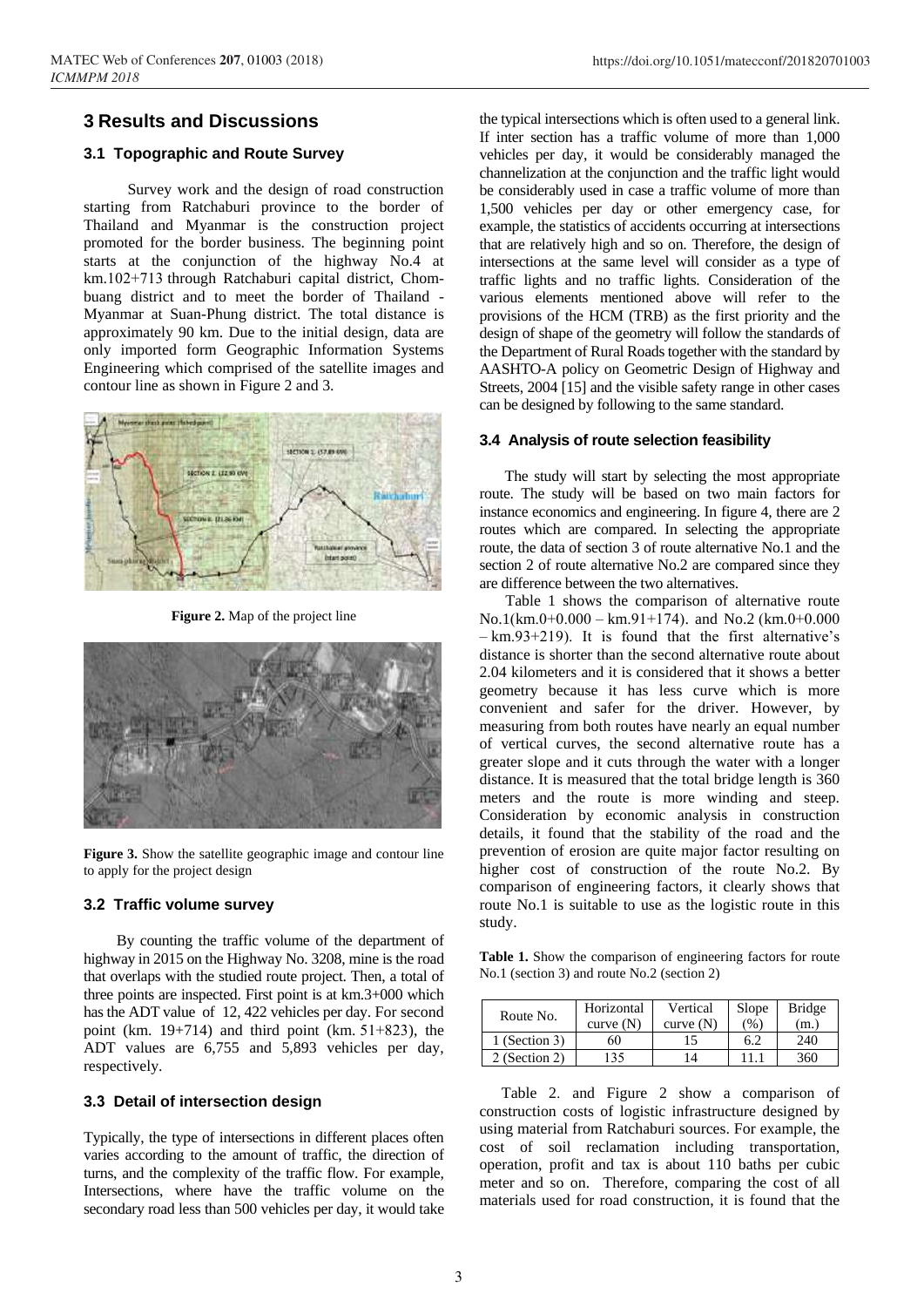routes No.2 show a higher value which makes the cost of overall construction projects is also high. Then, if considers only the investment in infrastructure, it can be concluded that the route No.1 is more appropriate than route No.2 which would be used as logistic route from Laemchabang seaport-Nakhonpathom-Highway No.4- Ratchaburi- Jedeehak intersection- Highway No. 3087 and Chong-Takobon border checkpoint.

Table 2 shows the cost of construction infrastructure, starting from Khoa-Ngu intersection (km  $0 + 0.000$ intersect with Highway No.4, AH2) along the route No.1. to Chong-Takobon checkpoint (km 91. +174) with overall distance of 91.174 kilometers. The total costs calculated only the road and the bridge construction based on economic investment from the government is 3,612 million baths.

**Table 2.** Show the cost of the logistic infrastructure investment compared between the route No.1 (section 3) and route No.2 (section 2)

| Route No.                                                       | Cost of<br>Pavement<br>(average 40)<br>million<br>baths/kilometer) | Cost of bridge<br>(average)<br>320,000<br>baths/meter) | Total<br>(million<br>baths) |
|-----------------------------------------------------------------|--------------------------------------------------------------------|--------------------------------------------------------|-----------------------------|
| $1$ (section 3)                                                 | 874.40                                                             | 7.68                                                   | 882.08                      |
| 2 (section 2)                                                   | 956.00                                                             | 11.52                                                  | 967.52                      |
| Route No 1. (km.0+0.000-91+174) Total<br>distance of 91.174 km. | 3,612.00                                                           |                                                        |                             |
| Route No 2. (km.0+0.000-93.219) Total<br>distance of 93.219 km. | 3,693.00                                                           |                                                        |                             |





**Figure 5.** Show the cross-section of the road structure



**3.5 The selection of the routes by the project analysis**

**Figure 4.** Show the engineering profile design of infrastructure on the Chong-Takobon border (Thailand side) and the border where connecting to the Highway No. 9. (Myanmar side)

According to study above, the appropriate route to use for logistic transportation considered by engineering infrastructure factor is the route No.1. Next, environmental effects that will be analyzed and considered the suitability to start the construction process including the implementation of the project in the next step. By counting the traffic volume of Department of Highway, it is found that the maximum traffic volumes is 12,422 vehicles per day, and by the standards of the Department of Highways, the road should be designed as four lanes (special class). For crossing the natural

**Figure 6**. Show the cross-section of the road structure at hillside area

## **4 Conclusions**

4.1 Consideration by various factors, it can conclude that road design can be shown in Figure 6 and 7 according to engineering format. For economic analysis, it can be seen that route No.1 is the most appropriate choice with the value of the investment approximately 3,612 million baths. Also, such analysis indicates that if